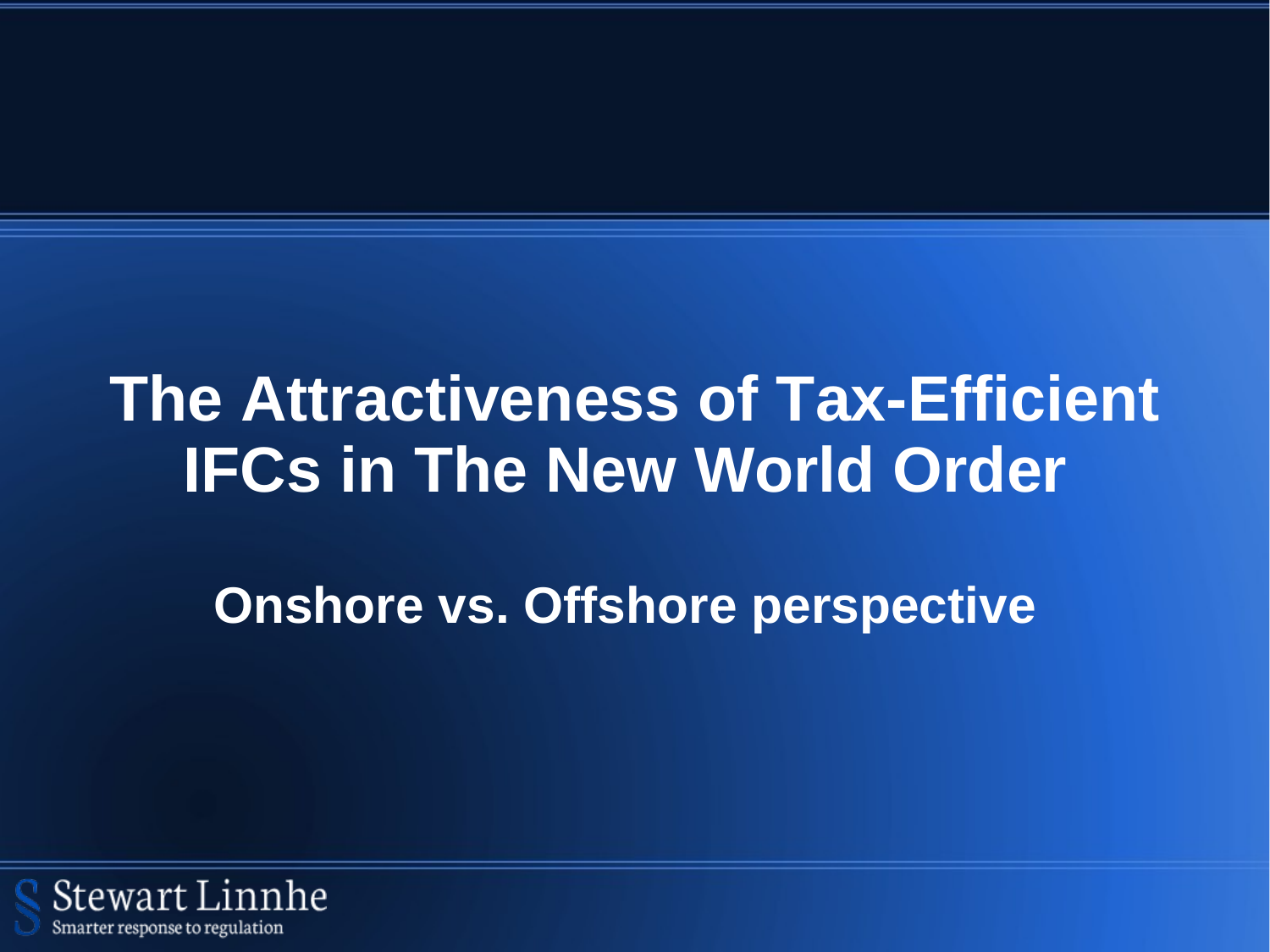**The Attractiveness of Tax-Efficient IFCs in The New World Order Onshore vs. Offshore perspective**

New World Order • What has changed?

Tax-Efficient IFCs • Why do they remain attractive?

Onshore vs. Offshore • Which is best – Is there a difference?

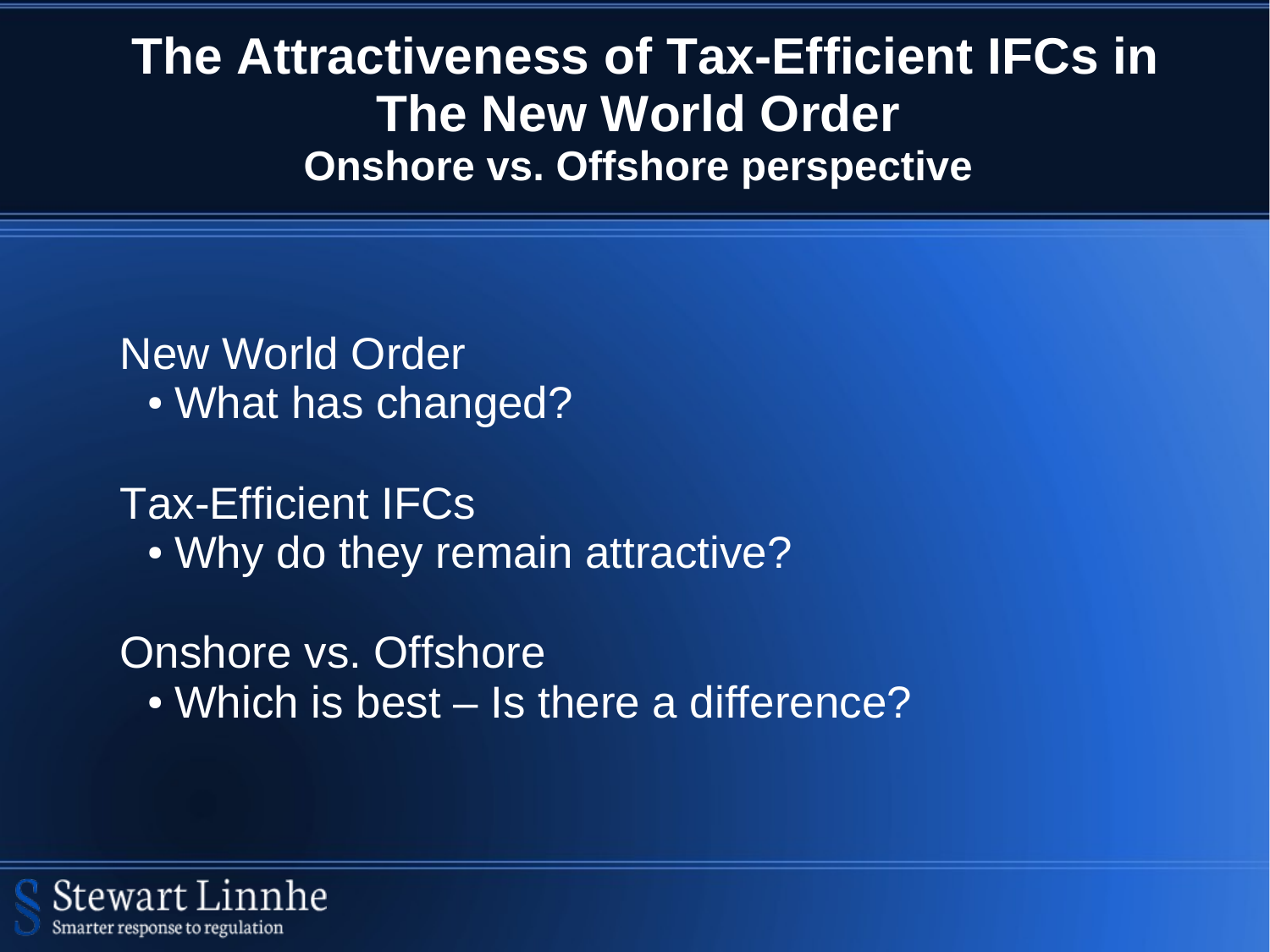## **New World Order**

**What has changed?**

- Trump effect
- Brexit ramifications
- Selective investment response
- Strategic global positioning required
- Geo-political threats = geo-financial risk
- Judicious IFC venue allocation essential

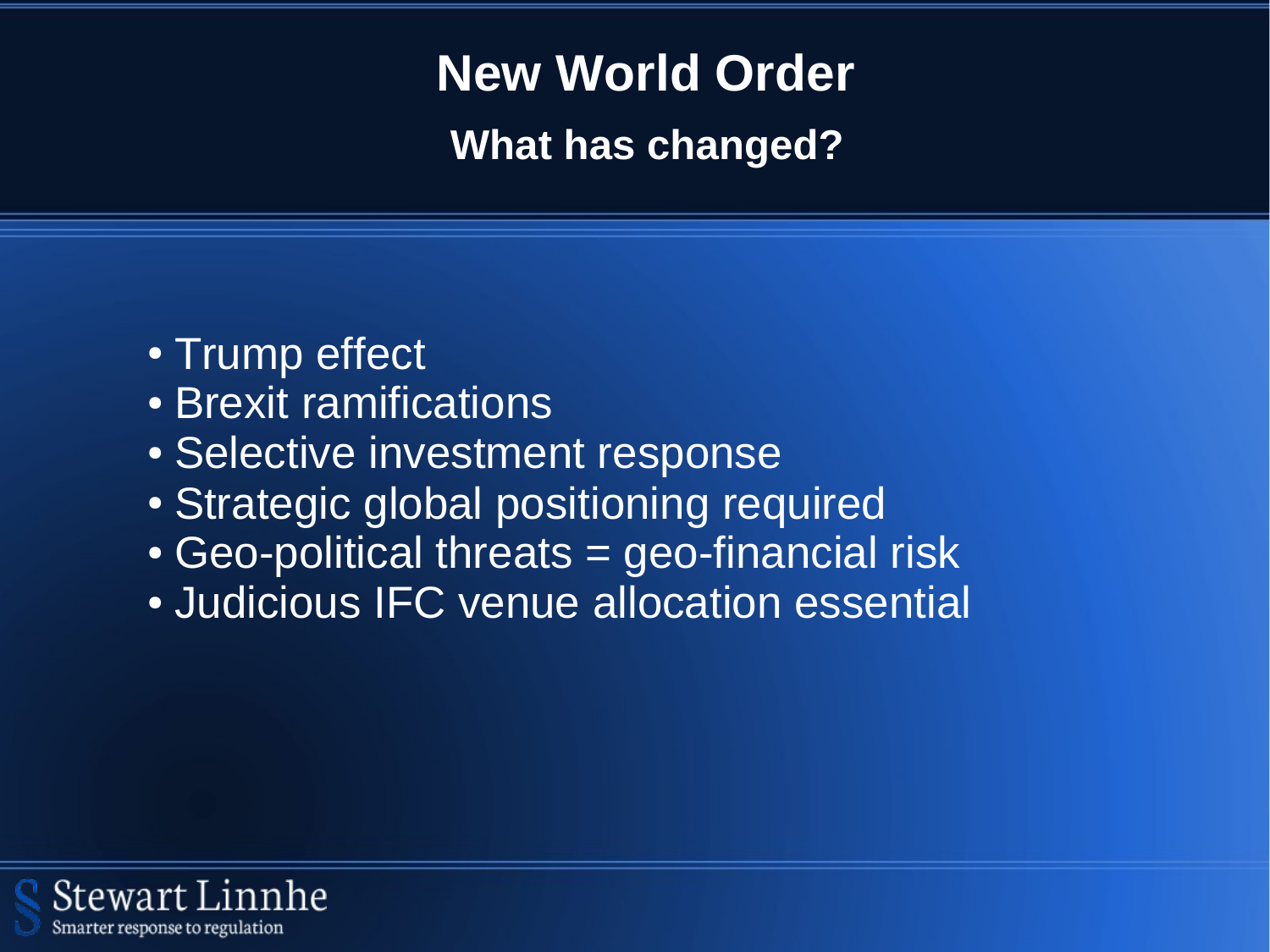### **Extra-territoriality**

**Geo-financial risk writ large** US\$ supremacy, US enforcement power Post-9/11 ("War on terror"), post-GFC

- Lack of Extra-territorial know-how; Neo-Westphalian approach
- BNP Paribas (\$9bn), Deutsche Bank, Commerzbank ("...Crying wolf...")
- Standard Chartered ("...Never mind the Yanks...")
- HSBC (Local issues on a global scale)
- Lebanese Canadian Bank (Hezbollah) SocGen picks up the pieces...
- OFAC designations and 311; US enforcements vs. EU/(UN)/OECD
- FATCA & GATCA disclosure, transparency where appropriate
- BP (Deepwater Horizon), VW emissions scandal
- EU Passporting/De-risking: Banc de Binary, ADS Securities
- Advisory troubles Deloittes, PwC, Promontory...
- Rolls Royce (\$800m UK's SFO in cooperation with DoJ)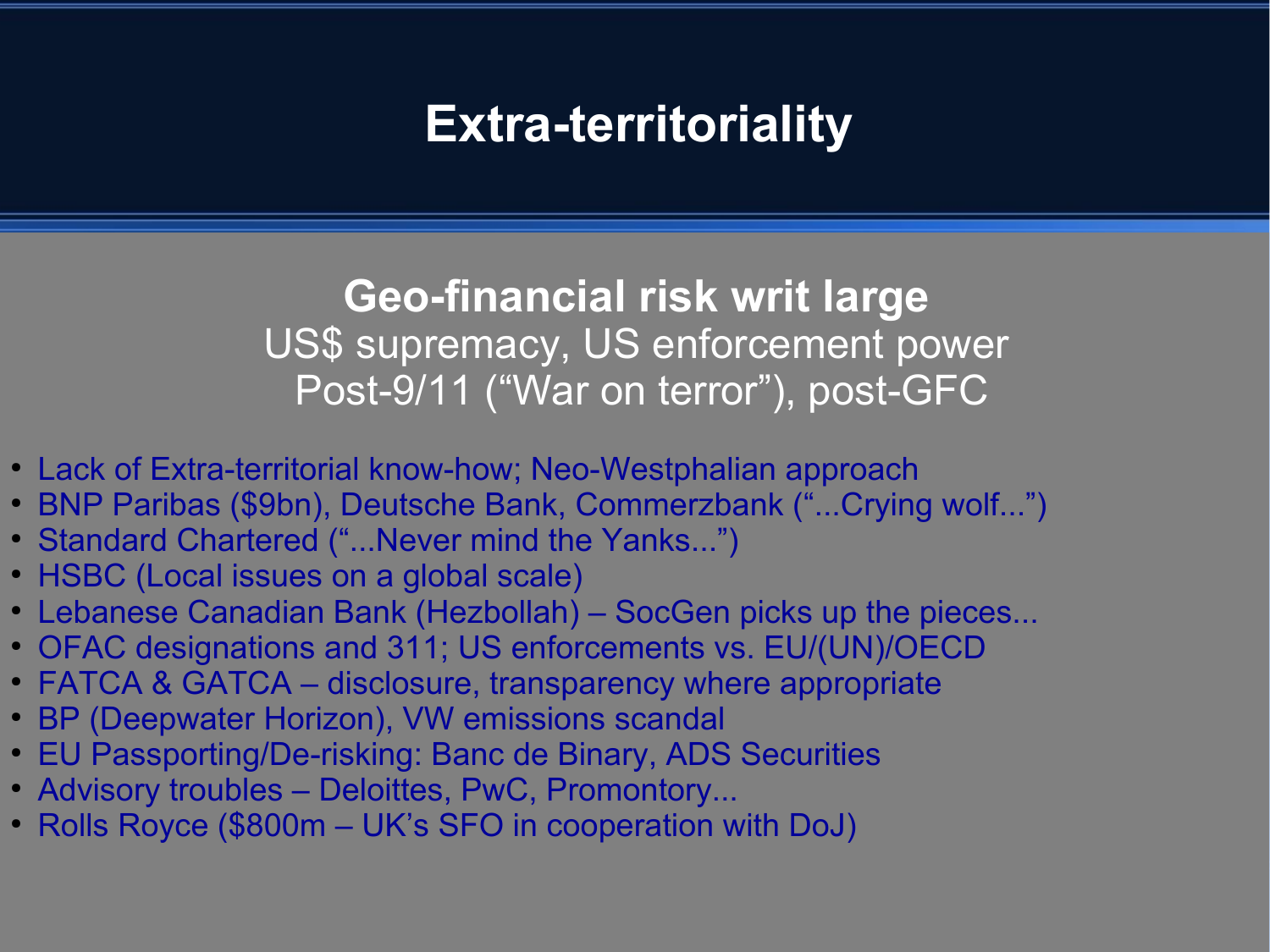### **Tax-Efficient IFCs Why do they remain attractive?**

- Governments short on revenue, growth
- Onshore *and* offshore
- Attracting much-needed revenues
- Investors need to think like multi-nationals
- Diverting exposure from asset-stripping venues
- Common sovereign tactic

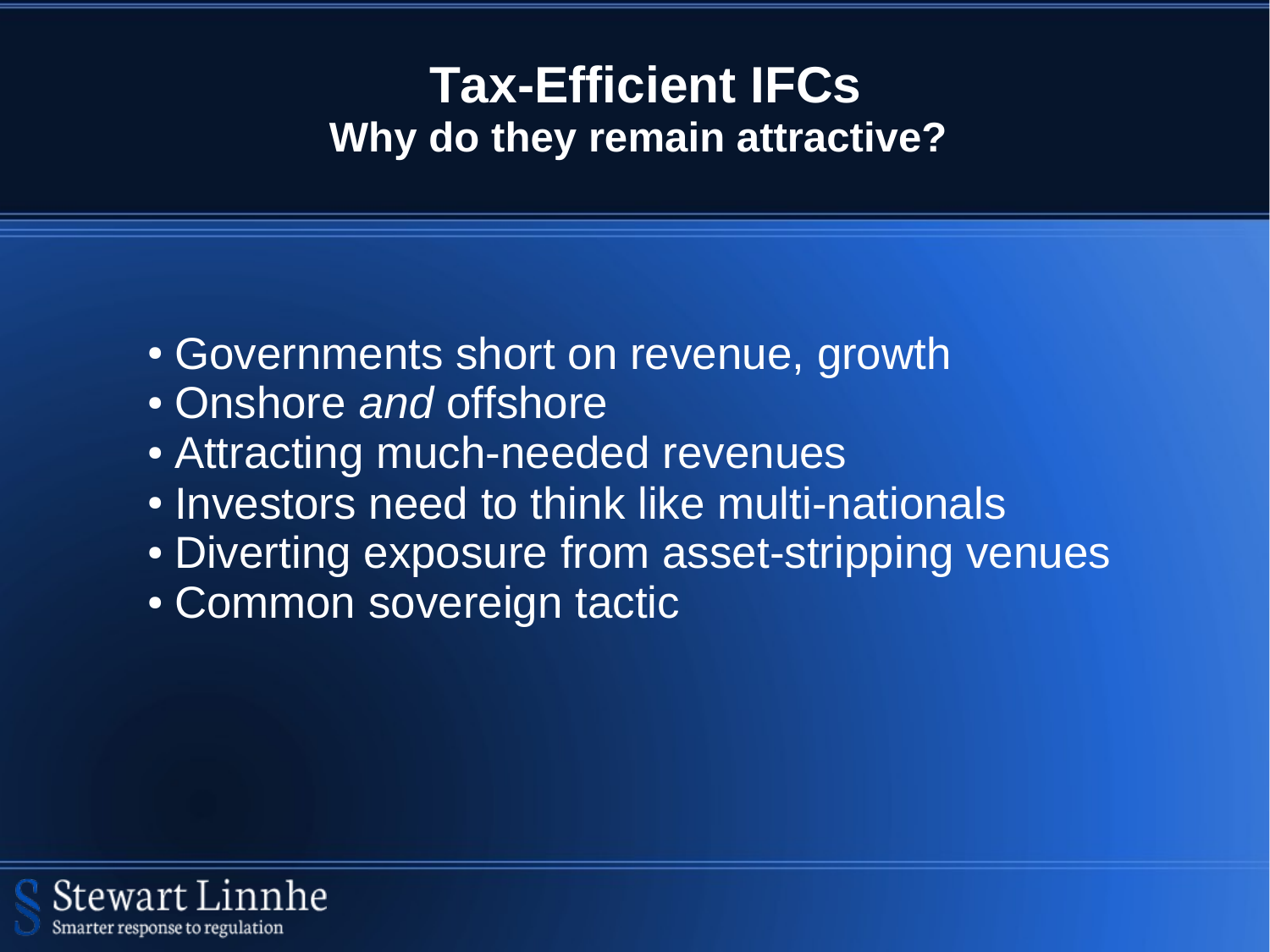#### **Onshore versus Offshore Which is best – Is there a difference?**

#### **Judicious IFC venue allocation...**

**Onshore** 

- Headline versus Effective tax rates
- Post-GFC GDP growth *national/regional/global*
- Geo-political/financial stability; Rule of law; Dispute res.
- Financial centre specialist; US/UK; Common/Civil law
- Dual passport; Bank de-risking

#### **Offshore**

- Post-9/11, post-GFC, post-*Panama Papers*
- Tax efficient; Dual passport; Bank de-risking
- Geo-political/financial stability; Rule of law; Dispute res.
- Financial centre specialist; US/UK; Common/Civil law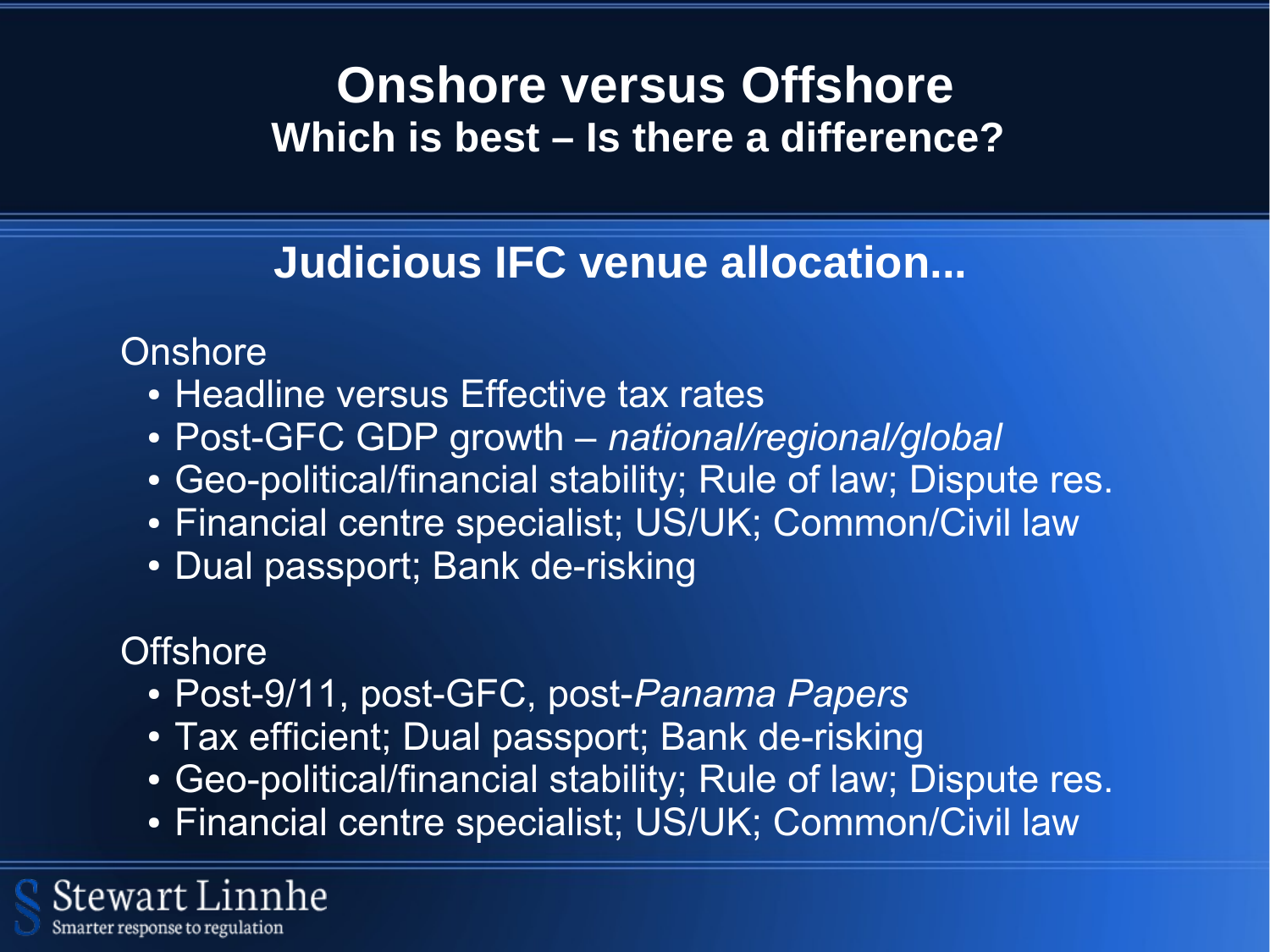### **Index of Economic Freedom 2017**

| <b>Key Parameters:</b>                                        | <b>Country</b>          | <b>Rating</b> | <b>Ranking</b> | <b>Country</b>    | <b>Rating</b> | <b>Ranking</b> |
|---------------------------------------------------------------|-------------------------|---------------|----------------|-------------------|---------------|----------------|
|                                                               | <b>Hong Kong</b>        | 89.8          | (1/180)        | <b>UAE</b>        | 76.9          | (8/180)        |
| • Property rights                                             | <b>Singapore</b>        | 87.8          | (2)            | Qatar             | 73.1          | (29)           |
| • Freedom from                                                | <b>Switzerland</b>      | 81.5          | (4)            | <b>Bahrain</b>    | 68.5          | (44)           |
| corruption                                                    | <b>Ireland</b>          | 76.7          | (9)            | Turkey            | 65.2          | (60)           |
| • Fiscal freedom                                              | <b>UK</b>               | 76.4          | (12)           |                   |               |                |
| • Government spending                                         | <b>Luxembourg 75.9</b>  |               | (14)           | Taiwan            | 76.5          | (11)           |
| <b>• Business freedom</b>                                     | <b>Netherlands 75.8</b> |               | (15)           | <b>Malaysia</b>   | 73.8          | (27)           |
| • Labour freedom                                              | <b>US</b>               | 75.1          | (17)           | <b>Indonesia</b>  | 61.9          | (84)           |
| • Monetary freedom                                            | Germany                 | 73.8          | (26)           |                   |               |                |
| • Trade freedom                                               |                         |               |                | <b>Mauritius</b>  | 74.7          | (21)           |
| • Investment freedom                                          | <b>Belgium</b>          | 67.8          | (49)           | Panama            | 66.3          | (54)           |
| • Financial freedom                                           | <b>France</b>           | 63.3          | (72)           | <b>Costa Rica</b> | 63            | (65)           |
| <b>Economic Freedom Scores</b>                                | <b>Italy</b>            | 62.5          | (79)           | <b>Seychelles</b> | 61.8          | (85)           |
| 80-100<br>Free                                                |                         |               |                | <b>Bahamas</b>    | 61.1          | (90)           |
| 70-79.9<br><b>Mostly Free</b>                                 | <b>S</b> Africa         | 62.3          | (81)           |                   |               |                |
| 60-69.9<br><b>Moderately Free</b>                             | <b>China</b>            | 57.4          | (111)          | <b>Cyprus</b>     | 67.9          | (48)           |
| <b>Mostly Unfree</b><br>50-59.9                               | <b>Russia</b>           | 57.1          | (114)          | Malta             | 67.7          | (50)           |
| <b>Repressed</b><br>$0 - 49.9$<br>Source: Heritage Foundation | <b>Brazil</b>           | 52.9          | (140)          |                   |               |                |
|                                                               | <b>India</b>            | 52.6          | (143)          | Iran              | 43.5          | (171)          |

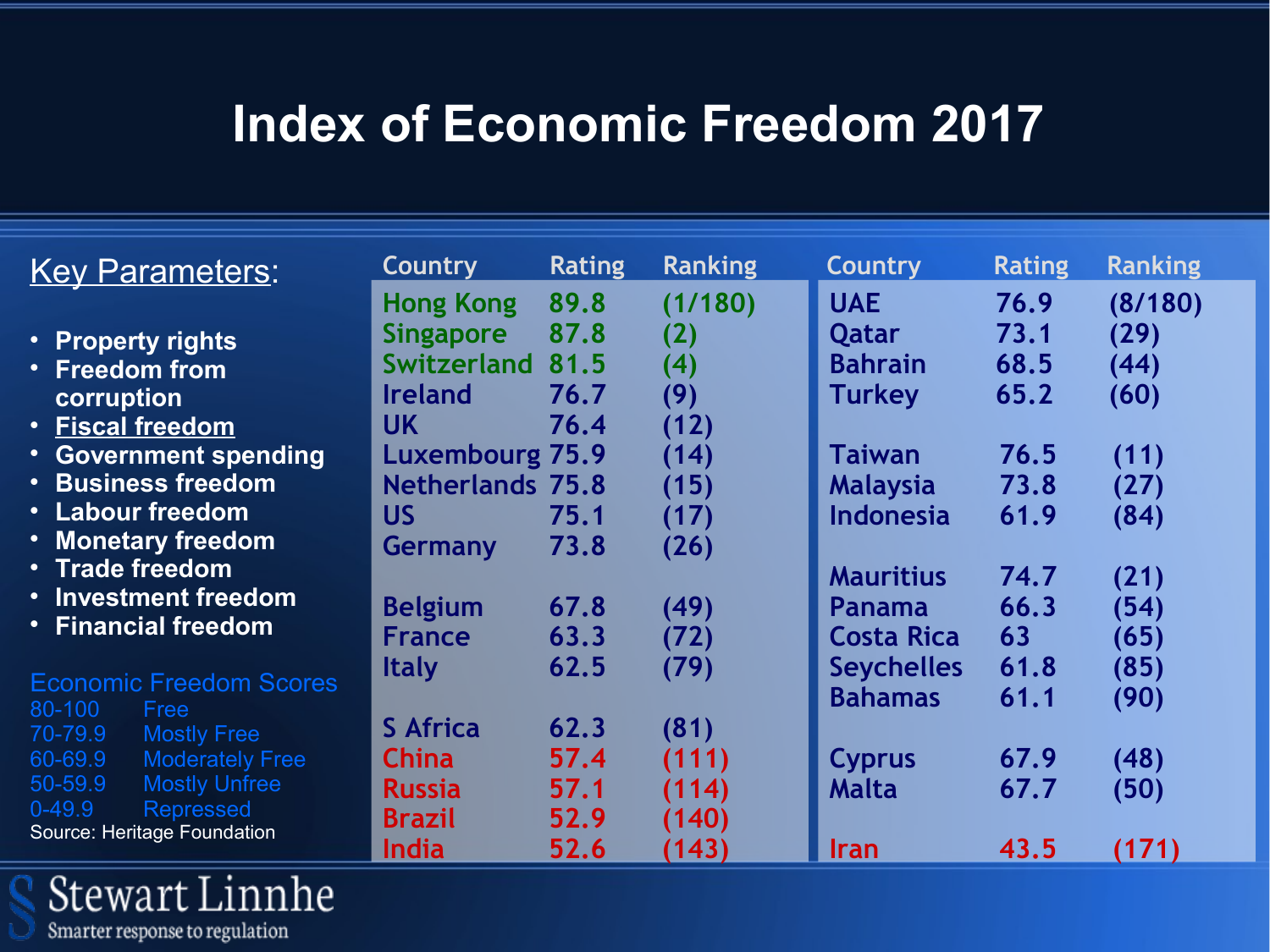#### **Global Financial Centres Index (GFCI 20), Sept 2016 PRE-BREXIT**

| <b>Factors of</b>               | <b>Country</b>        | <b>Rating</b> | <b>Ranking</b> | <b>Country</b>     | <b>Rating</b> | <b>Ranking</b> |
|---------------------------------|-----------------------|---------------|----------------|--------------------|---------------|----------------|
| Competitiveness:                | London                | 795           | (1/87)         | <b>Dubai</b>       | 698           | (18/87)        |
|                                 | <b>New York</b>       | 794           | (2)            | Doha               | 641           | (40)           |
| <b>• Business Environment</b>   | <b>Singapore</b>      | 752           | (3)            | <b>Istanbul</b>    | 620           | (57)           |
| <b>Factors</b>                  | <b>Hong Kong</b>      | 748           | (4)            | <b>Bahrain</b>     | 619           | (58)           |
| • Financial Sector              | <b>Zurich</b>         | 716           | (9)            | <b>Jersey</b>      | 639           | (42)           |
| <b>Development</b>              | <b>Luxembourg 711</b> |               | (12)           | <b>Isle of Man</b> | 621           | (56)           |
|                                 | <b>Frankfurt</b>      | 695           | (19)           | Liech'stein        | 621           | (56)           |
| <b>• Infrastructure Factors</b> | Geneva                | 689           | (23)           | <b>Monaco</b>      | 609           | (67)           |
|                                 |                       |               |                | <b>Caymans</b>     | 676           | (28)           |
| • Human Capital                 | <b>Paris</b>          | 672           | (29)           | <b>Bermuda</b>     | 654           | (35)           |
|                                 | <b>Dublin</b>         | 663           | (31)           | <b>BVI</b>         | 653           | (36)           |
| • Reputational Factors          | <b>Milan</b>          | 624           | (53)           | <b>Jakarta</b>     | 597           | (76)           |
|                                 |                       |               |                | <b>Mauritius</b>   | 594           | (79)           |
|                                 | <b>Shanghai</b>       | 700           | (16)           | <b>Bahamas</b>     | 566           | (86)           |
|                                 | Sao Paulo             | 626           | (51)           |                    |               |                |
| Source: z/Yen                   | Jo'burg               | 618           | (59)           | Malta              | 599           | (74)           |
|                                 | <b>Mumbai</b>         | 598           | (75)           | <b>Cyprus</b>      | 593           | (80)           |
|                                 | <b>MOSCOW</b>         | 568           | (84)           | Iran               | 406           | (N/A)          |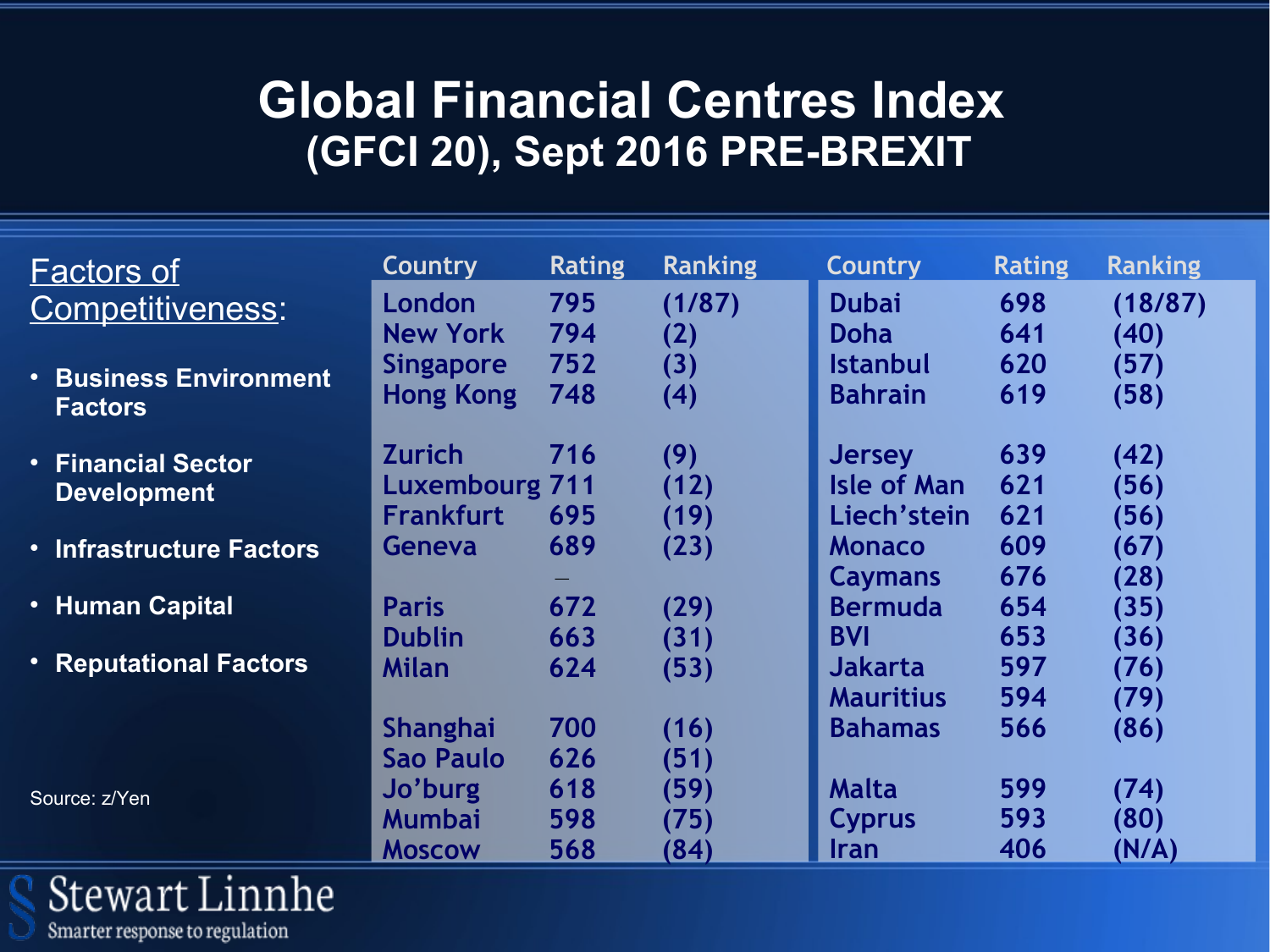#### **Global Financial Centres Index (GFCI 21), March 2017 POST-BREXIT**

| <b>Factors of</b>               | <b>Country</b>        | <b>Rating</b> | <b>Ranking</b>          | <b>Country</b>     | <b>Rating</b> | <b>Ranking</b> |
|---------------------------------|-----------------------|---------------|-------------------------|--------------------|---------------|----------------|
| Competitiveness:                | London                | 782           | 1(787)                  | <b>Dubai</b>       | 696           | 25(18)         |
|                                 | <b>New York</b>       | 780           | $\overline{2}$          | Doha               | 648           | 39 (40)        |
| <b>• Business Environment</b>   | <b>Singapore</b>      | 760           | $\overline{\mathbf{3}}$ | <b>Bahrain</b>     | 618           | 57 (58)        |
| <b>Factors</b>                  | <b>Hong Kong</b>      | 755           | $\overline{4}$          | Istanbul           | 609           | 66 (57)        |
| • Financial Sector              | <b>Zurich</b>         | 718           | 9(11)                   | <b>Jersey</b>      | 633           | 43 (42)        |
| <b>Development</b>              | <b>Luxembourg 708</b> |               | 18 (12)                 | Liech'stein        | 628           | 48 (56)        |
|                                 | Geneva                | 704           | 20(23)                  | <b>Isle of Man</b> | 617           | 58 (56)        |
| <b>• Infrastructure Factors</b> | <b>Frankfurt</b>      | 698           | 23(19)                  | <b>Monaco</b>      | 598           | 74 (67)        |
|                                 |                       |               |                         | <b>Caymans</b>     | 670           | 31 (28)        |
| • Human Capital                 | <b>Paris</b>          | 679           | (29)                    | <b>Bermuda</b>     | 660           | 34 (35)        |
|                                 | <b>Dublin</b>         | 663           | 33 (31)                 | <b>BVI</b>         | 625           | 51 (36)        |
| • Reputational Factors          | <b>Milan</b>          | 619           | 56 (53)                 | <b>Jakarta</b>     | 608           | 67 (76)        |
|                                 |                       |               |                         | <b>Mauritius</b>   | 603           | 71 (79)        |
|                                 | <b>Shanghai</b>       | 715           | 13(16)                  | <b>Bahamas</b>     | 582           | 83 (86)        |
|                                 | Sao Paulo             | 613           | 62 (51)                 |                    |               |                |
| Source: z/Yen                   | Jo'burg               | 616           | (59)                    | Malta              | 594           | 77 (74)        |
|                                 | <b>Mumbai</b>         | 612           | 63 (75)                 | <b>Cyprus</b>      | 590           | 79 (80)        |
|                                 | <b>MOSCOW</b>         | 566           | 85 (84)                 | Iran               | 452           | (N/A)          |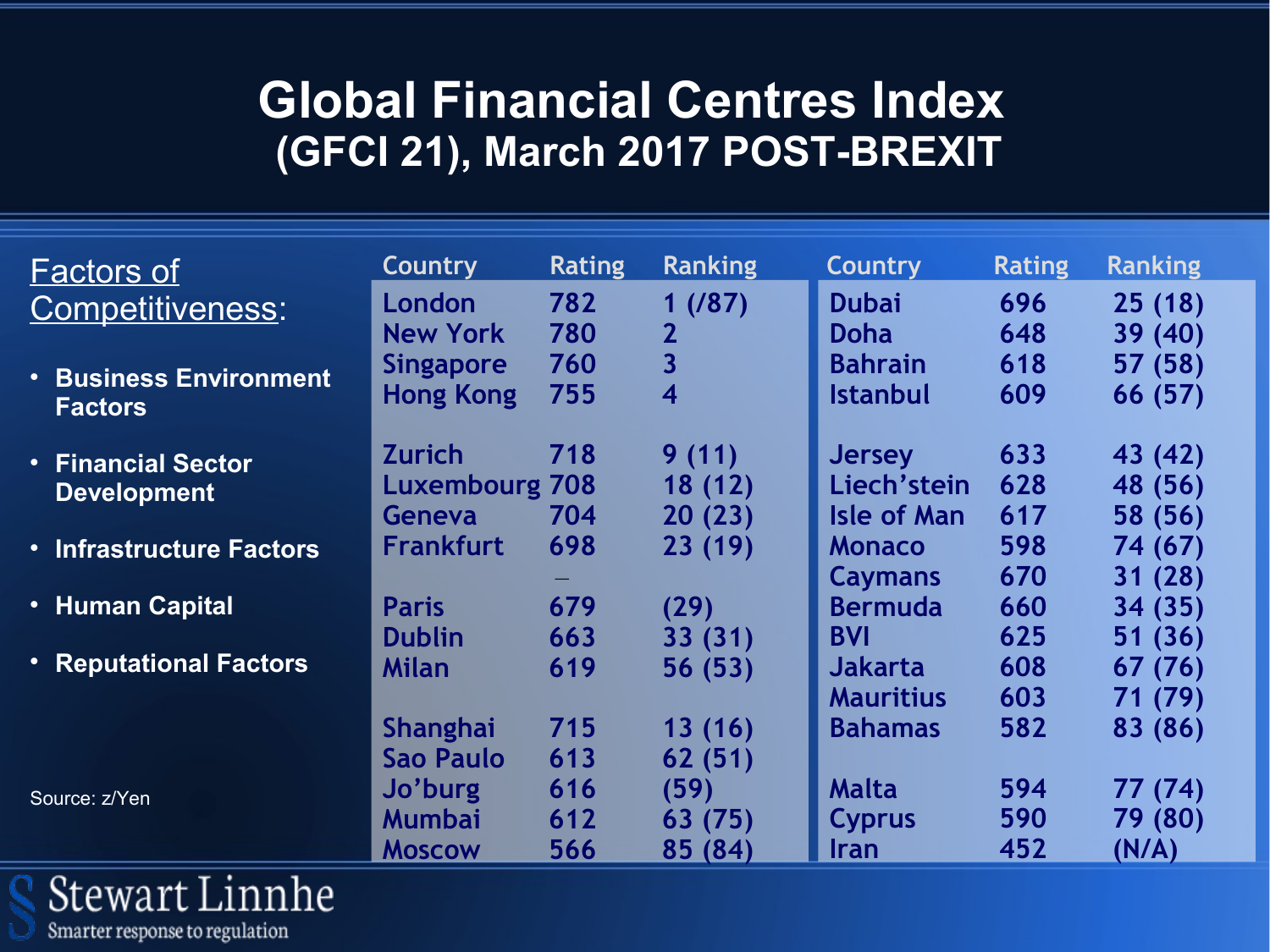### **World Economic Forum Global Competitiveness Index 2016-17**

|                        | • Property rights                                             | <b>Country</b>          | <b>Rating</b> | <b>Ranking</b> | <b>Country</b>    | <b>Rating</b> | <b>Ranking</b> |
|------------------------|---------------------------------------------------------------|-------------------------|---------------|----------------|-------------------|---------------|----------------|
| $\bullet$<br>$\bullet$ | Intellectual property protection<br>Diversion of public funds | <b>Switzerland 5.81</b> |               | (1/139)        | <b>UAE</b>        | 5.26          | (16/139)       |
| $\bullet$              | Public trust in politicians                                   | <b>Singapore</b>        | 5.72          | (2)            | Qatar             | 5.23          | (18)           |
| $\bullet$              | Irregular payments and bribes                                 | <b>US</b>               | 5.70          |                | <b>Bahrain</b>    | 4.47          | (48)           |
| $\bullet$<br>$\bullet$ | Judicial independence<br>Favouritism in decisions of govt     |                         |               | (3)            |                   |               |                |
|                        | <b>officials</b>                                              | <b>Netherlands 5.57</b> |               | (4)            | <b>Turkey</b>     | 4.39          | (55)           |
|                        | • Wastefulness of govt spending                               | Germany                 | 5.57          | (5)            |                   |               |                |
|                        | • Burden of govt regulation                                   | <b>UK</b>               | 5.49          | (7)            | <b>Taiwan</b>     | 5.28          | (14)           |
| $\bullet$              | Efficiency of legal framework in<br>settling disputes         | <b>Hong Kong</b>        | 5.48          | (9)            | <b>Malaysia</b>   | 5.16          | (25)           |
|                        | • Efficiency of legal framework in                            |                         |               |                | <b>Indonesia</b>  | 4.52          | (41)           |
|                        | challenging regs                                              | <b>Belgium</b>          | 5.25          | (17)           |                   |               |                |
|                        | • Transparency of govt policymaking                           |                         |               |                |                   |               |                |
| $\bullet$              | <b>Business costs of terrorism</b>                            | <b>Luxembourg 5.20</b>  |               | (20)           | Panama            | 4.51          | (42)           |
|                        | Business costs of crime, violence<br>• Organized crime        | <b>France</b>           | 5.20          | (21)           | <b>Mauritius</b>  | 4.49          | (45)           |
|                        | Reliability of police services                                | <b>Ireland</b>          | 5.18          | (23)           | <b>Costa Rica</b> | 4.41          | (54)           |
| $\bullet$              | Ethical behaviour of firms                                    | <b>Italy</b>            | 4.50          | (44)           |                   |               |                |
|                        | Strength of auditing, reporting                               |                         |               |                | Malta             | 4.52          | (40)           |
| $\bullet$              | standards<br>Efficacy of corporate boards                     | <b>China</b>            | 4.95          | (28)           | <b>Cyprus</b>     | 4.04          | (83)           |
| $\bullet$              | Protection of min. shareholders'                              | India                   |               |                |                   |               |                |
|                        | <i>interests</i>                                              |                         | 4.52          | (39)           |                   |               |                |
|                        | • Strength of investor protection                             | <b>Russia</b>           | 4.51          | (43)           | <b>Iran</b>       | 4.12          | (76)           |
| $\bullet$              | Quality of overall infrastructure                             | <b>S</b> Africa         | 4.47          | (47)           |                   |               |                |
|                        | Quality of roads                                              | Brazil                  | 4.06          | (81)           |                   |               |                |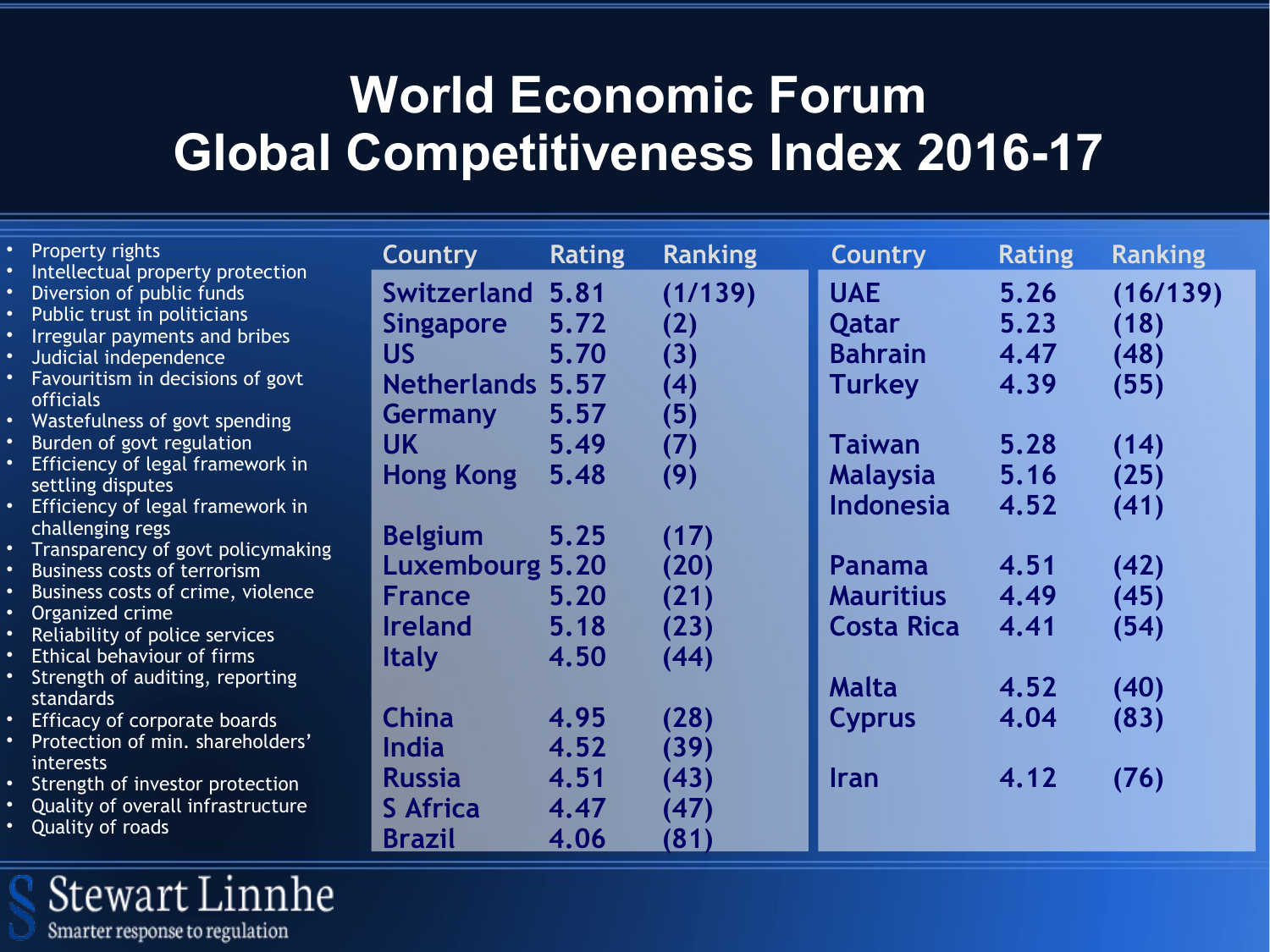### **Transparency International Corruption Perceptions Index 2016**

| <b>Key Parameters</b>              | <b>Country</b>        | <b>Rating</b> | <b>Ranking</b> | <b>Country</b>    | <b>Rating</b> | <b>Ranking</b> |
|------------------------------------|-----------------------|---------------|----------------|-------------------|---------------|----------------|
|                                    | <b>Switzerland</b>    | 86            | (5/176)        | <b>UAE</b>        | 66            | (24/176)       |
| <b>Very Clean</b>                  | <b>Singapore</b>      | 84            | (7)            | Qatar             | 61            | (31)           |
| 90-100                             | <b>Netherlands 83</b> |               | (8)            | <b>Bahrain</b>    | 43            | (70)           |
| 80-89                              | Germany               | 81            | (10)           | Turkey            | 41            | (75)           |
| 70-79                              | <b>Luxembourg 81</b>  |               | (10)           |                   |               |                |
| 60-69                              | <b>UK</b>             | 81            | (10)           | Taiwan            | 61            | (31)           |
| 50-59                              | <b>Belgium</b>        | 77            | (15)           | <b>Malaysia</b>   | 49            | (55)           |
| < 50 indicates serious             | <b>Hong Kong</b>      | 77            | (15)           | <b>Indonesia</b>  | 37            | (90)           |
| corruption problem                 | <b>US</b>             | 74            | (18)           |                   |               |                |
| 40-49                              | <b>Ireland</b>        | 73            | (19)           | <b>Bahamas</b>    | 66            | (24)           |
| 30-39                              | <b>France</b>         | 69            | (23)           | <b>St Vincent</b> | 60            | (35)           |
| 20-29                              |                       |               |                | <b>Dominica</b>   | 59            | (38)           |
| $10 - 19$                          | <b>Italy</b>          | 47            | (60)           | <b>Costa Rica</b> | 58            | (41)           |
| $0 - 9$                            |                       |               |                | <b>Mauritius</b>  | 50            | (54)           |
| <b>Highly Corrupt</b>              | <b>S</b> Africa       | 45            | (64)           | Panama            | 38            | (87)           |
|                                    | <b>China</b>          | 40            | (79)           |                   |               |                |
|                                    | <b>Brazil</b>         | 40            | (79)           | <b>Cyprus</b>     | 55            | (47)           |
| Source: Transparency International | India                 | 40            | (79)           | Malta             | 55            | (47)           |
|                                    | <b>Russia</b>         | 29            | (131)          | Iran              | 29            | (131)          |

**Stewart Linnhe** 

Smarter response to regulation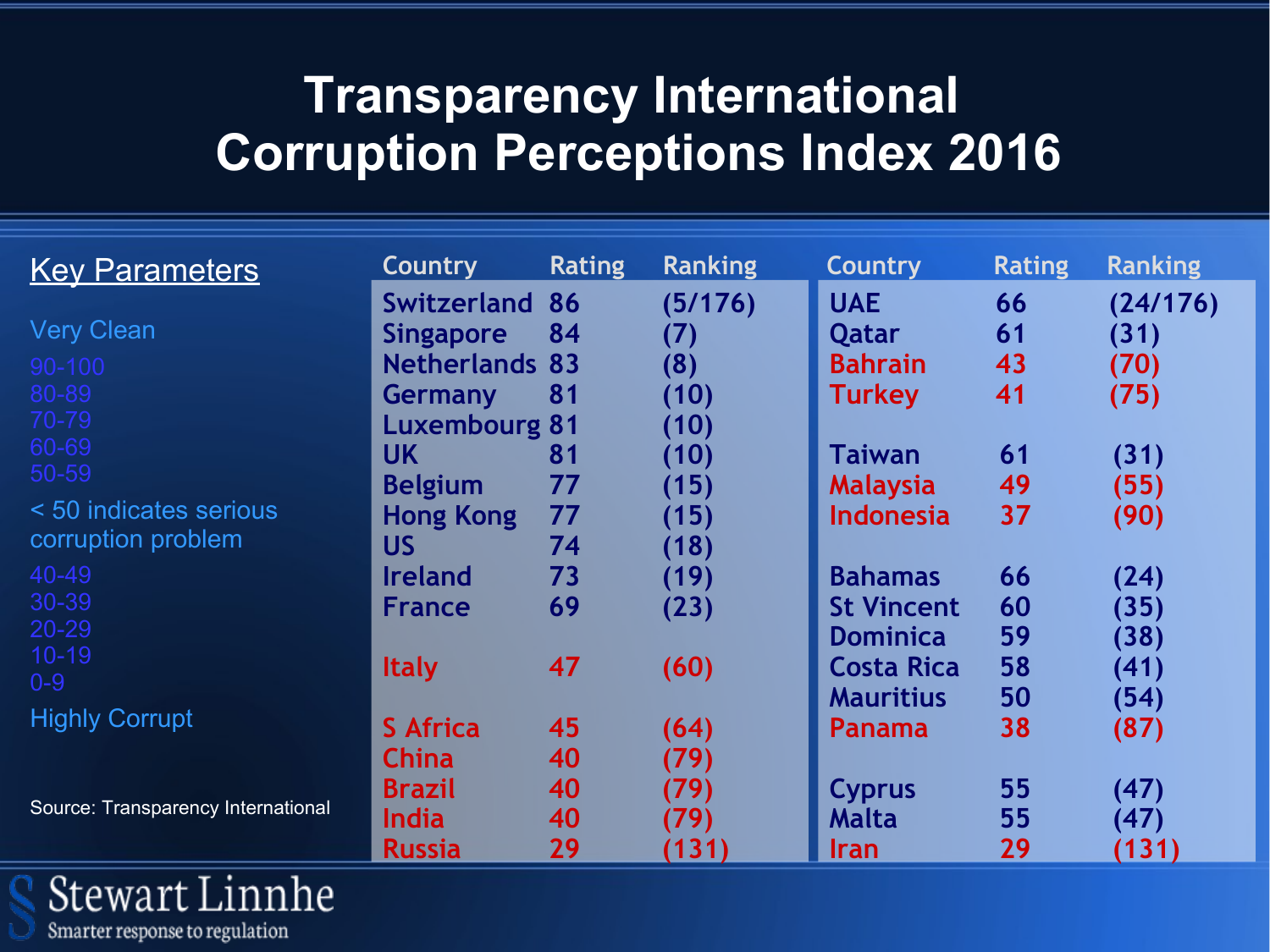### **World Justice Project Rule of Law Index 2016**

| <b>Parameters</b>                                                                    | <b>Country</b><br><b>Netherlands</b>     | <b>Score</b><br>0.86 | <b>Rank</b><br>(5/113) | <b>Country</b><br><b>UAE</b> | <b>Score</b><br>0.66 | <b>Rank</b><br>(33) |
|--------------------------------------------------------------------------------------|------------------------------------------|----------------------|------------------------|------------------------------|----------------------|---------------------|
| Constraints on<br>$\bullet$ .<br><b>Government Powers</b><br>• Absence of Corruption | Germany<br><b>Singapore</b><br><b>UK</b> | 0.83<br>0.82<br>0.81 | (6)<br>(9)<br>(10)     | <b>Turkey</b>                | 0.43                 | (99)                |
| • Open Government                                                                    |                                          |                      |                        | <b>Malaysia</b>              | 0.54                 | (56)                |
| • Fundamental Rights                                                                 | <b>Belgium</b>                           | 0.79                 | (13)                   | <b>Indonesia</b>             | 0.52                 | (61)                |
| • Order and Security                                                                 | <b>Hong Kong</b>                         | 0.77                 | (16)                   |                              |                      |                     |
| • Regulatory Enforcement                                                             | <b>US</b>                                | 0.74                 | (18)                   | <b>Costa Rica</b>            | 0.68                 | (25)                |
| • Civil Justice                                                                      | <b>France</b>                            | 0.72                 | (21)                   | Antigua & Barb.              | 0.67                 | (29)                |
| • Criminal Justice                                                                   |                                          |                      |                        | <b>St Kitts &amp; Nevis</b>  | 0.66                 | (30)                |
|                                                                                      | <b>Italy</b>                             | 0.64                 | (35)                   | <b>St Vincent</b>            | 0.61                 | (37)                |
|                                                                                      |                                          |                      |                        | <b>Bahamas</b>               | 0.61                 | (38)                |
| N.B. Malta, Cyprus,                                                                  |                                          |                      |                        | <b>Dominica</b>              | 0.60                 | (40)                |
| Luxembourg, Switzerland,                                                             | <b>S</b> Africa                          | 0.59                 | (43)                   |                              |                      |                     |
| Qatar, Bahrain, Mauritius did<br>not participate in the World                        | <b>Brazil</b>                            | 0.55                 | (52)                   | <b>Panama</b>                | 0.52                 | (62)                |
| Justice Project.                                                                     | <b>India</b>                             | 0.51                 | (66)                   |                              |                      |                     |
|                                                                                      | <b>China</b>                             | 0.48                 | (80)                   | <b>Iran</b>                  | 0.47                 | (86)                |
|                                                                                      | Russia                                   | 0.45                 | (92)                   |                              |                      |                     |
|                                                                                      |                                          |                      |                        |                              |                      |                     |

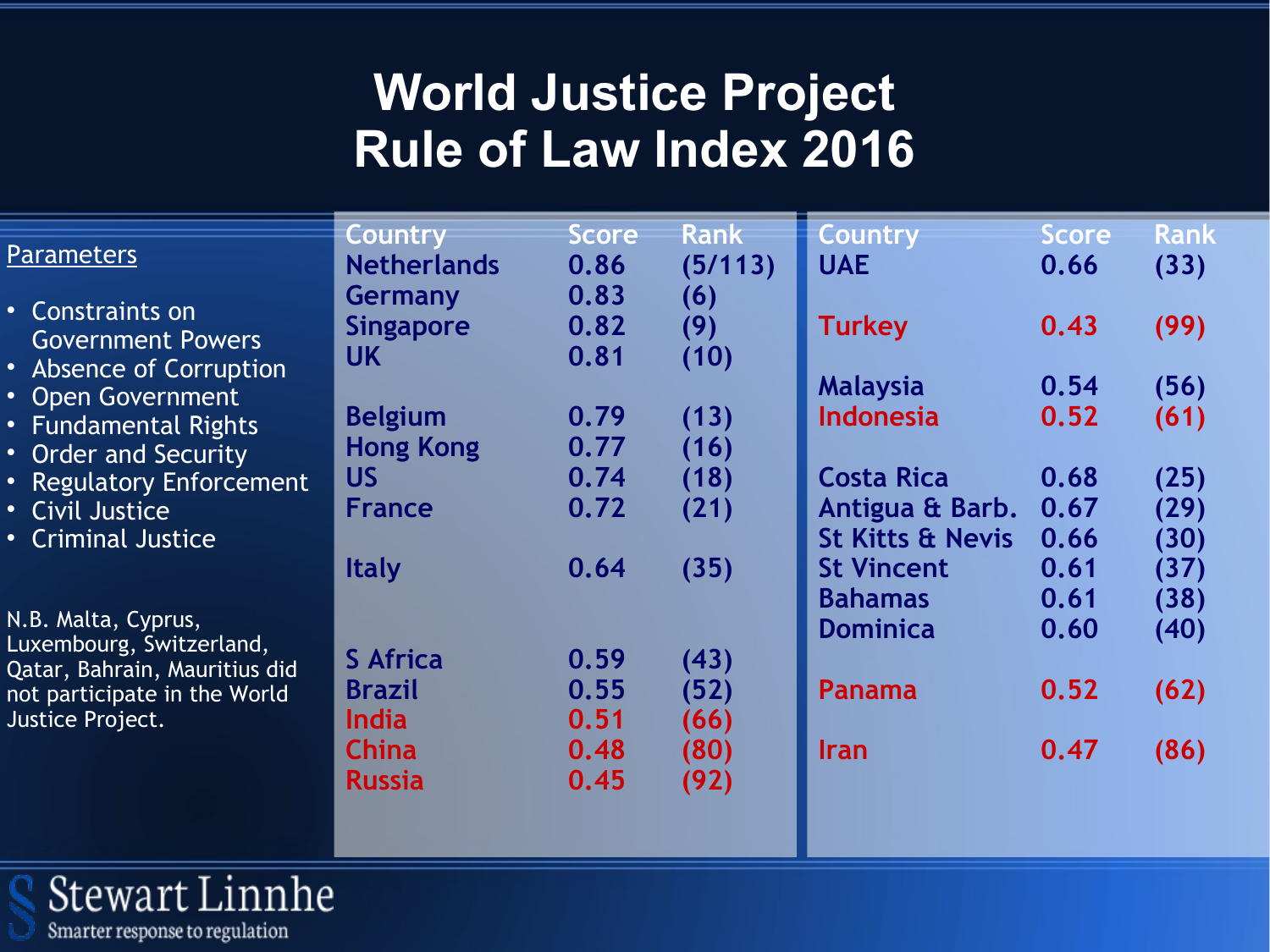### **Life Expectancy by Country CIA World Factbook 2015**

|              | <b>Country</b>     | <b>Age</b> | <b>Rank</b> | Country                     | Age   | <b>Rank</b> |
|--------------|--------------------|------------|-------------|-----------------------------|-------|-------------|
|              | <b>Monaco</b>      | 89.52      | (1/224)     | Qatar                       | 78.59 | (53)        |
|              | Japan              | 84.74      | (2)         | <b>Bahrain</b>              | 78.73 | (51)        |
|              | <b>Singapore</b>   | 84.68      | (3)         | <b>UAE</b>                  | 77.29 | (72)        |
|              | <b>Macau</b>       | 84.51      | (4)         | <b>Turkey</b>               | 74.57 | (115)       |
|              | <b>Hong Kong</b>   | 82.86      | (7)         |                             |       |             |
|              | <b>Andorra</b>     | 82.72      | (8)         | <b>Malaysia</b>             | 74.75 | (112)       |
|              | <b>Switzerland</b> | 82.50      | (9)         | <b>Indonesia</b>            | 72.45 | (140)       |
|              | <b>Guernsey</b>    | 82.47      | (10)        |                             |       |             |
|              | <b>Italy</b>       | 82.12      | (14)        | Anguilla                    | 81.31 | (23)        |
|              | Liech'stein        | 81.77      | (16)        | <b>Bermuda</b>              | 81.15 | (25)        |
|              | <b>Jersey</b>      | 81.76      | (17)        | <b>Caymans</b>              | 81.13 | (26)        |
|              | <b>France</b>      | 81.75      | (19)        | Malta                       | 80.25 | (36)        |
|              | <b>Netherlands</b> | 81.23      | (24)        |                             |       |             |
|              | <b>Belgium</b>     | 80.88      | (29)        | <b>Cyprus</b>               | 78.51 | (54)        |
|              | Germany            | 80.57      | (32)        | <b>Panama</b>               | 78.47 | (56)        |
|              | <b>UK</b>          | 80.54      | (33)        | <b>Costa Rica</b>           | 78.40 | (58)        |
|              | <b>US</b>          | 79.68      | (43)        | <b>Dominica</b>             | 76.79 | (78)        |
|              |                    |            |             | Antigua & Barb.             | 76.33 | (87)        |
|              | <b>China</b>       | 75.41      | (99)        | <b>St Kitts &amp; Nevis</b> | 75.52 | (97)        |
|              | <b>Brazil</b>      | 73.53      | (129)       | <b>St Vincent</b>           | 75.09 | (107)       |
|              | <b>Russia</b>      | 70.47      | (153)       |                             |       |             |
| Linnhe       | <b>India</b>       | 68.13      | (163)       | <b>Bahamas</b>              | 72.20 | (142)       |
| o regulation | <b>S</b> Africa    | 62.34      | (191)       | <b>Iran</b>                 | 71.15 | (149)       |

Stewart

Smarter response t